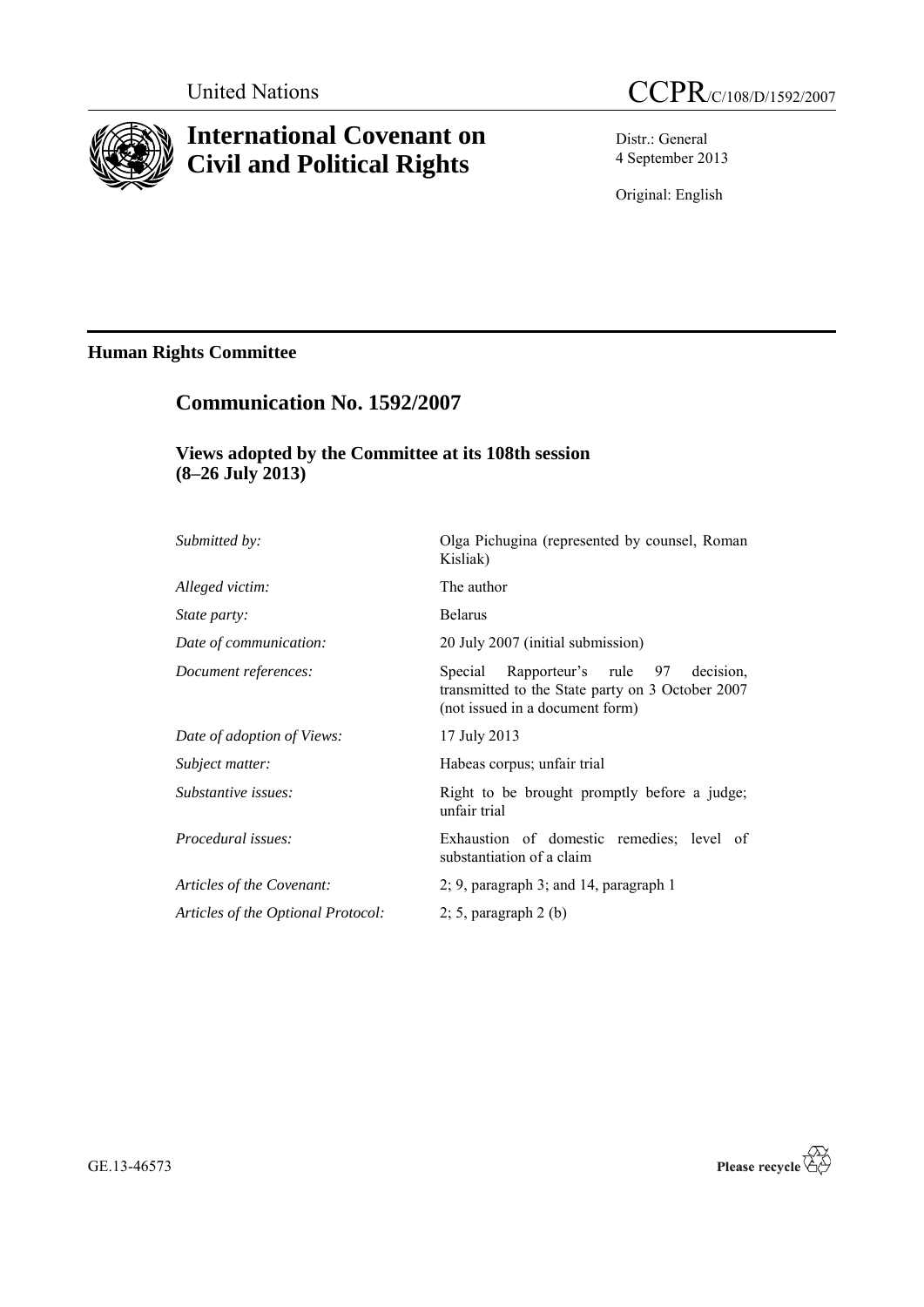## **Annex**

# **Views of the Human Rights Committee under article 5, paragraph 4, of the Optional Protocol to the International Covenant on Civil and Political Rights (108th session)**

concerning

### **Communication No. 1592/2007**\*

| Submitted by:          | Olga Pichugina (represented by counsel, Roman<br>Kisliak) |
|------------------------|-----------------------------------------------------------|
| Alleged victim:        | The author                                                |
| <i>State party:</i>    | <b>Belarus</b>                                            |
| Date of communication: | 20 July 2007 (initial submission)                         |

*The Human Rights Committee*, established under article 28 of the International Covenant on Civil and Political Rights,

*Meeting* on 17 July 2013,

*Having concluded* its consideration of communication No. 1592/2007, submitted to the Human Rights Committee by Olga Pichugina under the Optional Protocol to the International Covenant on Civil and Political Rights,

*Having taken into account* all written information made available to it by the author of the communication and the State party,

*Adopts* the following:

### **Views under article 5, paragraph 4, of the Optional Protocol**

1. The author is Olga Pichugina, a Polish national born in 1962. She claims to be a victim of violations by Belarus of her rights under articles 2; 9, paragraph 3; and 14, paragraph 1, of the International Covenant on Civil and Political Rights.<sup>1</sup> The author is represented by counsel.

#### **The facts as presented by the author**

2.1 On 20 April 2002, the author was travelling by train from Moscow to Warsaw. At 6.30 a.m. her train stopped in Brest, Belarus, where she was arrested on suspicion of having committed a crime under article 228 of the Criminal Code (smuggling of a restricted

<sup>\*</sup> The following members of the Committee participated in the examination of the present communication: Mr. Yadh Ben Achour, Mr. Lazhari Bouzid, Ms. Christine Chanet, Mr. Ahmad Amin Fathalla, Mr. Cornelis Flinterman, Ms. Zonke Zanele Majodina, Mr. Kheshoe Parsad Matadeen, Mr. Gerald L. Neuman, Sir Nigel Rodley, Mr. Víctor Manuel Rodríguez Rescia, Mr. Fabián Omar Salvioli, Ms. Anja Seibert-Fohr, Mr. Yuval Shany, Mr. Konstantine Vardzelashvili and Ms. Margo Waterval.

<sup>&</sup>lt;sup>1</sup> The Optional Protocol entered into force for the State party on 30 December 1992.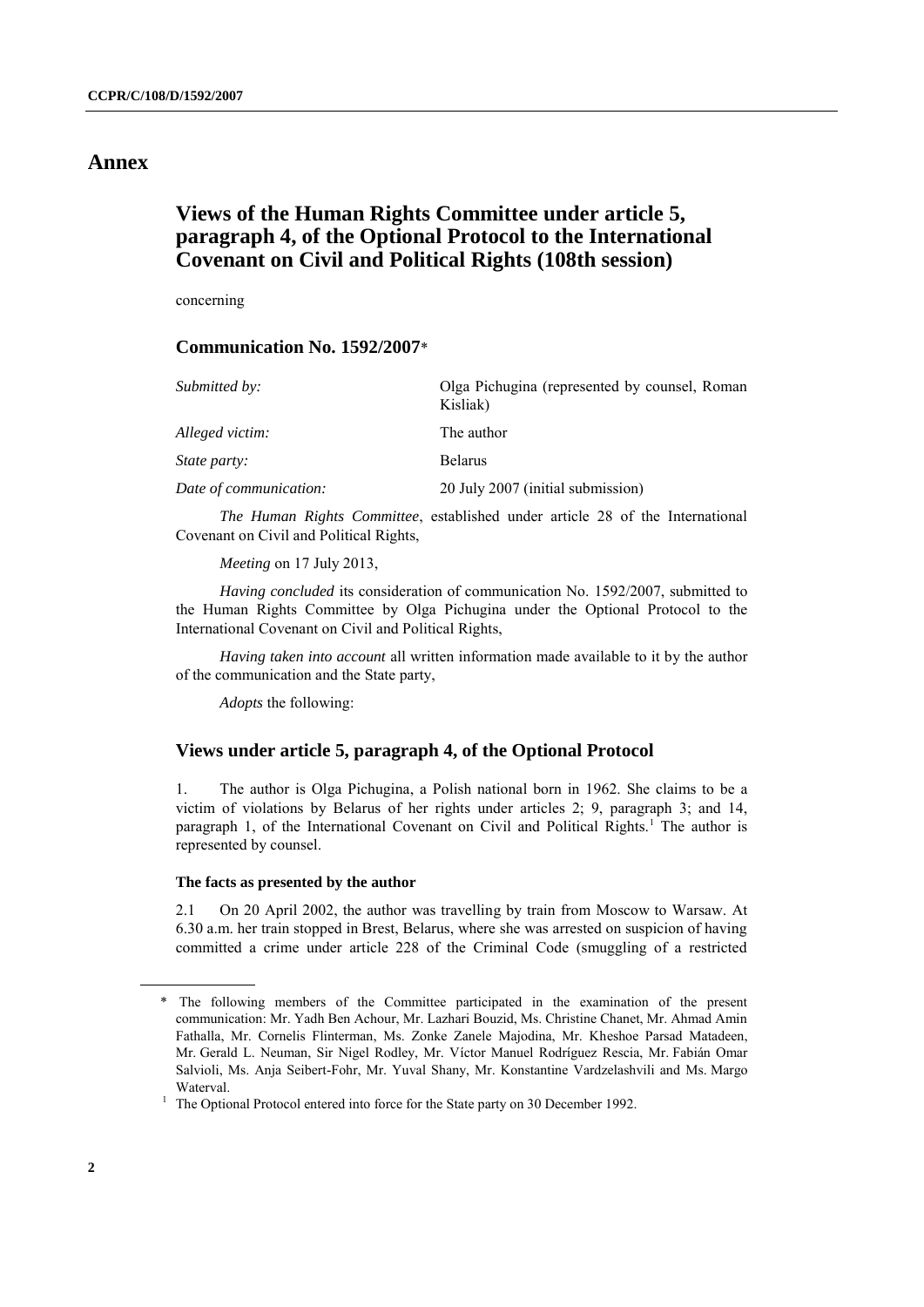currency in a large amount), and was placed in the investigation detention facility of the Internal Security Department of the Brest Region. On 22 April 2002, an investigator of the Committee of State Security issued an order to have the author kept in custody, which was sanctioned by the Brest Regional Prosecutor's Office in conformity with article 119, paragraph 2, and article 126, paragraph 4, of the Criminal Procedure Code. On the same date, she was brought to the investigation detention facility of the Directorate of the Committee of State Security, and then, shortly thereafter, to the investigation detention facility SIZO No. 7 in Brest. She remained in custody until 30 April 2002, when she was released. During her 10 days of detention, the author was not brought before a judge, as required by article 9, paragraph 3, of the Covenant.

2.2 At the time, the author did not take any legal steps to challenge the failure of Belarusian authorities to bring her before a judge. She claims that the Criminal Procedure Code of Belarus does not recognize any right that is analogous to article 9, paragraph 3, of the Covenant. At the same time, however, article 1, paragraph 4, of the Criminal Procedure Code provides that "International treaties of the Republic of Belarus that define rights and freedoms of individuals and citizens shall apply in criminal proceedings along with the present Code".

2.3 On 26 April 2007, i.e. five years after the events described above, the author complained both to the Head and the Chief of the Directorate of the Committee of State Security about the failure of the relevant authorities to bring her promptly before a judge, in accordance with article 9, paragraph 3, of the Covenant. On 14 May 2007, she received a response from both officials, dated 4 May and 5 May 2007, respectively, stating that there had been no violation of her rights under article 9, paragraph 3, that the decision of the Committee's investigator had been taken in conformity with the Belarusian law in force and that she had not exercised her right to appeal before a court the decision to detain her in accordance with article 144 of the Criminal Procedure Code. In addition, the Chief of the Committee's Directorate pointed out that the legislation in force at the time did not prescribe that anyone arrested or detained on a criminal charge be brought promptly before a judge.

2.4 On 26 April 2007, the author also complained about the Brest customs officers' failure to act, invoking article 9, paragraph 3, of the Covenant, to the Chairman of the Belarus State Customs Committee and to the Head of the Brest Customs. On 11 May 2007, she received a reply from the Deputy Chairman of the Belarus State Customs Committee, informing her that her detention had been carried out in conformity with the Belarus law in force. On 11 May 2007, she received a letter dated 5 May 2007, from the Head of the Brest Customs, who also did not find any grounds to consider that the actions of the Brest Customs, i.e., not bringing her promptly before a judge, had been unlawful.

2.5 The author states that she had no right to appeal the above decisions, because under article 138 of the Criminal Procedure Code, it is only "actions and decisions" of State organs that can be appealed, whereas "omission to act" cannot be appealed. In other words, there was no positive action taken by a government official against which an appeal could be lodged. As to the fact that she had not exercised her right to appeal to a court the decision to detain her, the author submits that, in her view, a right of appeal refers to article 9, paragraph 4, of the Covenant, and not to article 9, paragraph 3.

2.6 On 25 May 2007, the author invited the Leninsky District Court to open a civil case about the failure of the authorities to have her brought promptly before a judge. On 31 May 2007, the Leninsky District Court rejected her request explaining that her claims "were related to the actions carried out by investigation and inquiry bodies in the framework of criminal proceedings. These actions should be appealed to court according to the procedure stipulated in Chapter 16 (articles 138–147) of the Criminal Procedure Code, and, therefore cannot be appealed within the civil proceedings as stipulated in article 353 of the Civil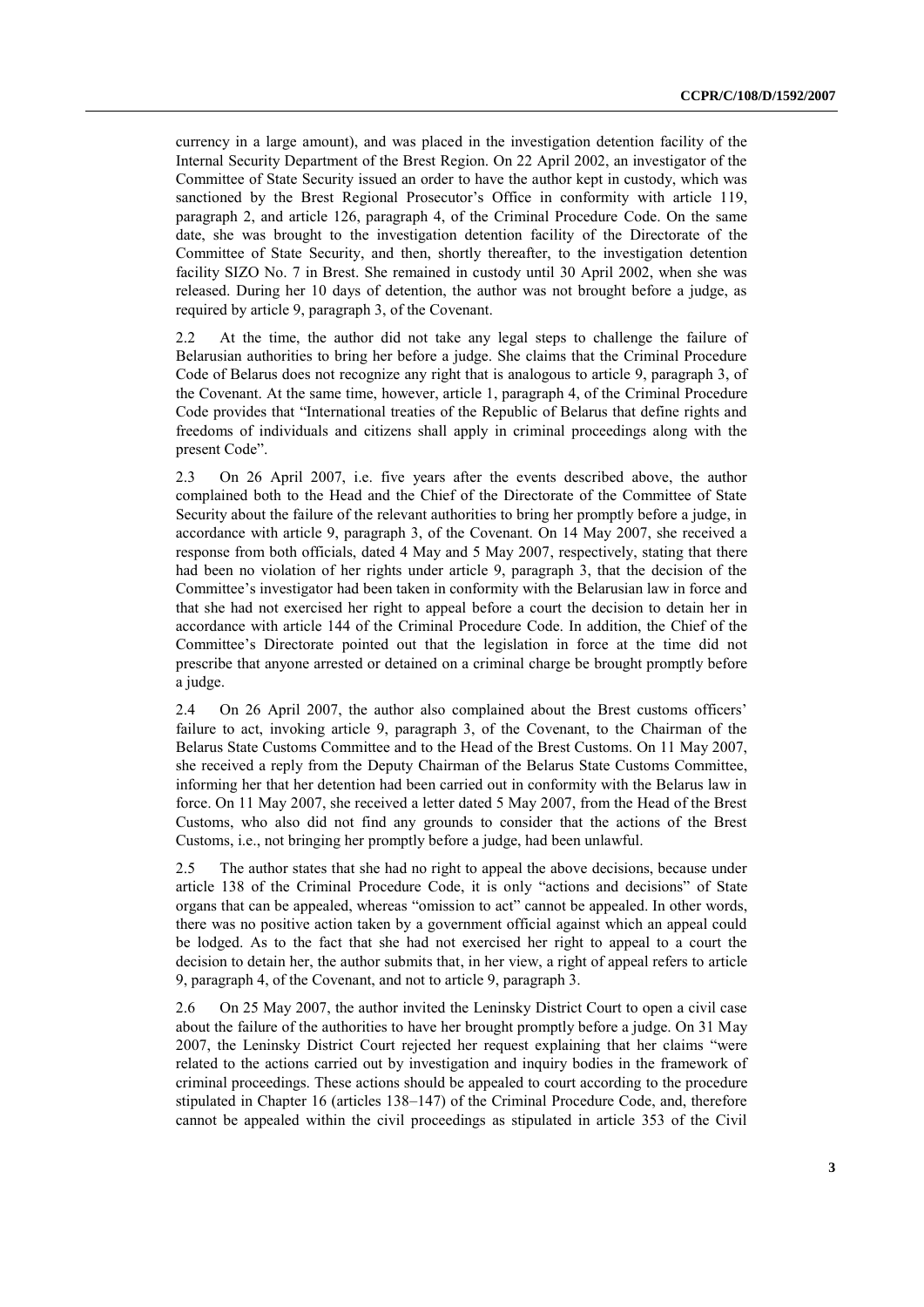Procedure Code, as the law prescribes another procedure for its appeal." The author claims that the exception to the right to appeal unlawful actions of State authorities established by article 353 of the Civil Procedure Code applies only when the Belarus law "establishes another, non-judicial, procedure for the consideration of particular complaints". The procedure stipulated in Chapter 16 of the Criminal Procedure Code, referred to by the Leninsky District Court, does not fall within the above category. Moreover, under paragraph 1, part 2, of the Ruling No. 10 of the Plenary of the Belarus Supreme Court of 10 December 2002, "under article 60 of the Belarus Constitution, an appeal according to nonjudicial procedure of the State bodies' actions (omission to act), stipulated in article 353 of the Civil Procedure Code, does not deprive citizens from applying to court when they disagree with the adopted decision". On 15 June 2007, the author appealed the decision of the Leninsky District Court to the Brest Regional Court on the above-mentioned grounds. Her appeal was dismissed on 16 July 2007, inter alia, on the grounds that she could have complained about the acts or omissions within the criminal proceedings of the investigative institutions to the responsible prosecutor.

2.7 The author refers to the Committee's general comment No. 8 (1982) on the right to liberty and security of persons,<sup>2</sup> where the Committee noted that the right to be brought promptly before a judge means that the delay "must not exceed a few days". She also refers to the Views in communication No. 852/1999, *Borisenko v. Hungary*, <sup>3</sup> where the Committee considered a detention which lasted three days before having a detainee brought to a judicial officer too long and not fulfilling the requirement of "promptness", as provided under article 9, paragraph 3, of the Covenant, except when there are solid reasons for the delay. She further refers to communication No. 521/1992, *Kulomin v. Hungary*, <sup>4</sup> where the Committee considered that a prosecutor could not be considered a judicial officer for the purpose of article 9, paragraph 3.

#### **The complaint**

3.1 The author claims a violation by the State party of her rights under article 9, paragraph 3, of the Covenant, because she was not brought promptly before a judge during her detention from 20 April to 30 April 2002.

3.2 She further claims a violation of her rights under article 14, paragraph 1, of the Covenant, as with the decision of 31 May 2007 of the Leninsky District Court she was denied the protection of her rights by a competent, independent and impartial tribunal.

3.3 Finally, she claims a violation of article 2 of the Covenant in general terms and without providing any detailed explanations or argumentation thereon.

#### **State party's observations on admissibility and merits**

4.1 On 2 May 2008, the State party submitted its observations on the admissibility and merits of the communication. It explains that the author was arrested as a suspect by a senior inspector of the Brest Customs on 20 April 2002. On 22 April 2002, an inspector of the Investigation Committee of the Brest Region's Department of the Committee of State Security decided to place her in custody. Also on 22 April 2002, a Deputy Prosecutor of Brest approved the author's placement in custody. The author was released on 30 April 2002. On 27 September 2002, the author was found guilty by the Leninsky District Court of Brest of having committed a crime under article 14 (1) (attempt to commit a crime), and

<sup>&</sup>lt;sup>2</sup> Official Records of the General Assembly, Thirty-seventh Session, Supplement No. 40 (A/37/40), annex V, para. 2.

<sup>&</sup>lt;sup>3</sup> Communication No. 852/1999, *Borisenko v. Hungary*, Views adopted on 14 October 2002, para. 7.4.

<sup>4</sup> Communication No. 521/1992, *Kulomin v. Hungary*, Views adopted on 22 March 1996, para. 11.3.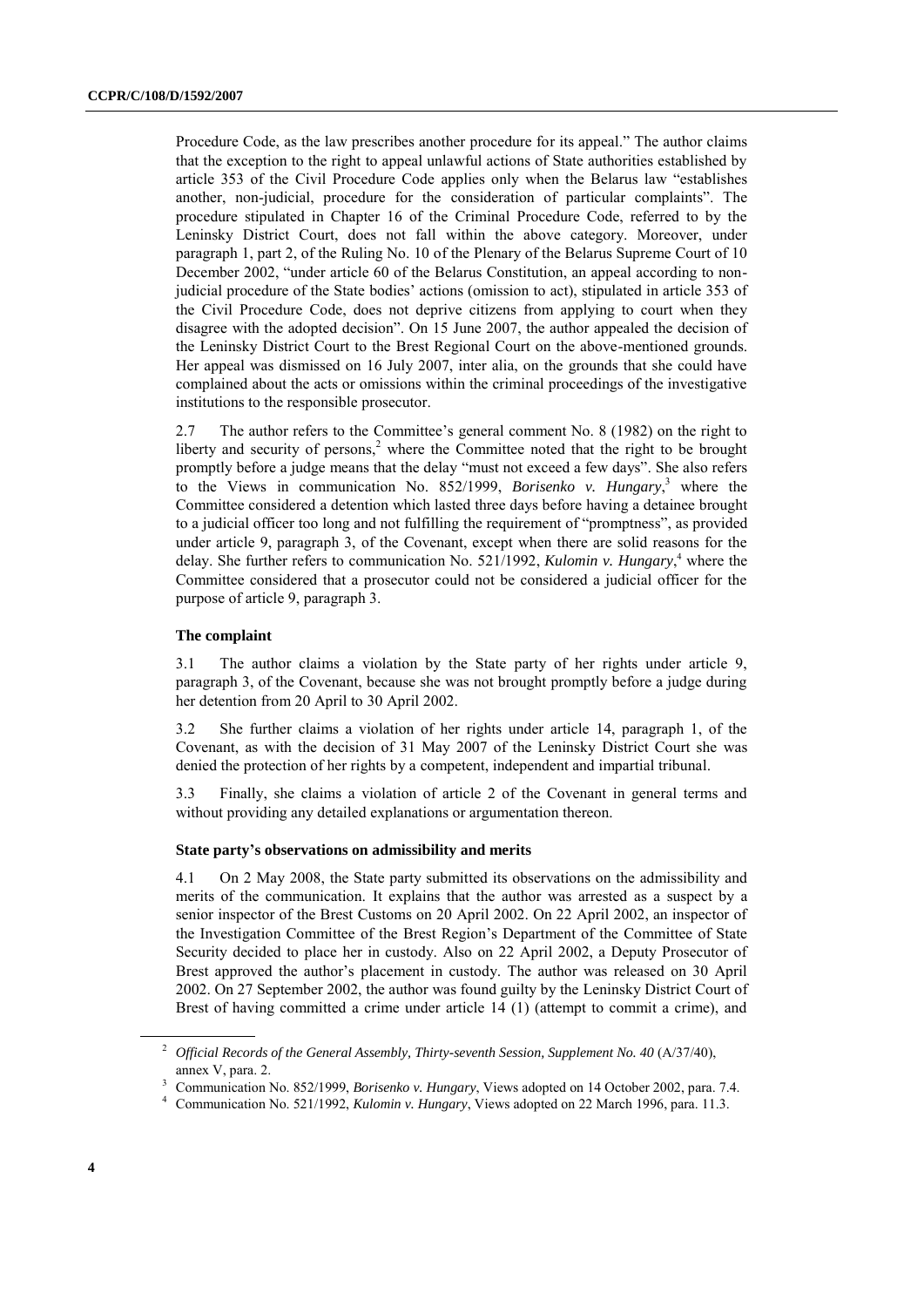article 228 (smuggling of a restricted currency in a large amount) of the Criminal Code and ordered the confiscation of the amount of money in question (50,000 USD). This decision was confirmed by the Brest Regional Court on 22 October 2002. The State party notes that the court's decisions were grounded and the author's guilt in the crime was confirmed by a multitude of corroborating evidence, including witnesses' testimonies and the author's own explanations to the effect that she did not want to declare the 50,000 US dollars, but declared a few hundred Polish zloti as the only money she carried, because she feared for her life during the trip.

4.2 The State party further submits that the author was detained in accordance with articles 107 (apprehension); 108 (apprehension of a suspect); 110 (procedure of apprehension); 114 (release); 115–119 (notification of apprehension and measures of restraint); 126 (detention) and 127 (time limits of detention) of the Criminal Procedure Code.

4.3 The State party also notes that, on 31 May 2007, the Leninsky District Court of Brest refused to initiate civil proceedings in relation to the author's complaint regarding the failure of the authorities to bring her promptly before a judge, as such complaint was not subject to examination within civil proceedings. This decision was upheld by the Brest Regional Court on 16 July 2007. The State party notes that these decisions were grounded and lawful, for the following reasons: under article 353 of the Civil Procedure Code, a citizen can complain about unlawful acts or omissions of, inter alia, State authorities, unless, according to the Belarusian law, there is another, non-judicial procedure for the consideration of particular complaints. Under article 139 of the Criminal Procedure Code, individuals listed in article 138 of this Code can complain to the prosecutor in charge of monitoring the investigation about acts and decisions adopted during the pretrial investigation of, inter alia, investigative authorities. Consequently, the national courts had correctly concluded that the author's complaint could not have been examined in the framework of civil proceedings.

4.4 Furthermore, the State party notes that, apart from the rights under article 9, paragraph 3, of the Covenant, article 9 of the Covenant guarantees other interrelated rights. Article 9, paragraph 1, guarantees that no one shall be subjected to arbitrary arrest or detention. No one shall be deprived of his liberty except on such grounds and in accordance with such procedure as are established by law. While article 9, paragraph 4, of the Covenant guarantees that anyone deprived of liberty by arrest or detention shall be entitled to take proceedings before a court, in order that this court may decide without delay on the lawfulness of this detention and order his/her release if the detention is not lawful.

4.5 In this connection, the State party points out that, in line with the rights guaranteed by article 9 of the Covenant, the lawfulness of the apprehension and the measure of restraint chosen to be applied to the author – detention on remand – according to domestic laws, is subjected to judicial control. Pursuant to article 144 of the Criminal Procedure Code,<sup>5</sup> the lawfulness of an apprehension is determined within 24 hours, while the lawfulness of detention on remand, within 72 hours. Consequently, since the author did not avail herself of the mentioned opportunity to have the lawfulness of her detention determined, her complaint about the lack of judicial control is unfounded.

4.6 The State party notes that, given the nature of the author's complaint (failure to bring her promptly before a judge), such complaint was subjected to examination in the context of criminal law. Therefore, the author's claim that the civil court unlawfully refused

<sup>5</sup> Article 144 of the Criminal Procedure Code: "Judicial control over lawfulness and justification of apprehension, detention on remand, house arrest or extension of period of detention on remand and house arrest".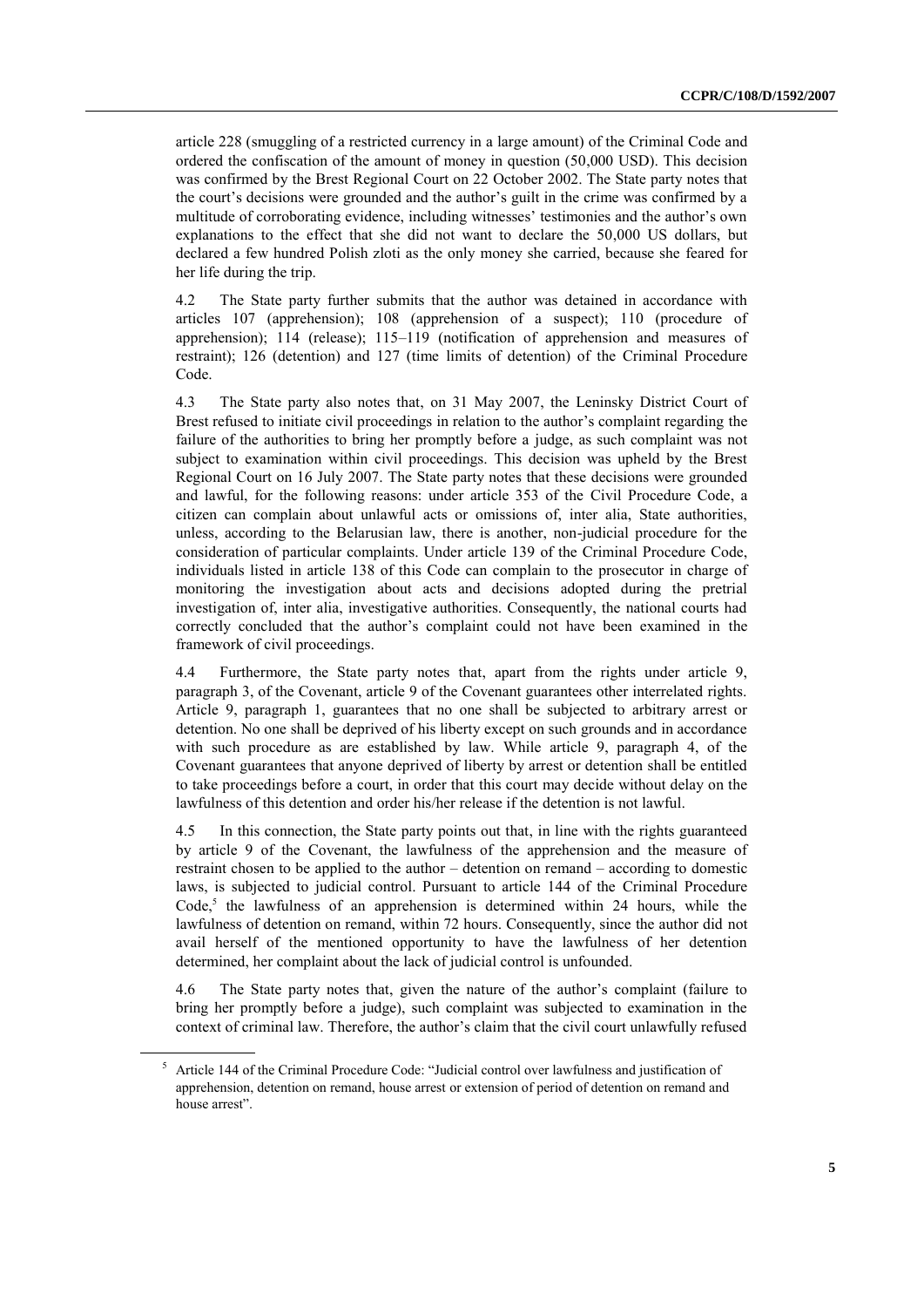to examine her complaint within civil proceedings is ill-founded and does not demonstrate that she was denied access to justice.

4.7 Finally, as to the author's claim that, according to domestic legislation, she could not have complained about the omissions/inaction of officials, the State party maintains that these author's assertions are also unfounded. The State party notes that the author has not availed herself of the opportunity prescribed by article 144 of the Criminal Procedure Code to challenge the lawfulness of her apprehension and detention on remand before the courts.

#### **Author's comments on the State party's observations**

5.1 On 4 July 2008, the author reiterates that, during her detention from 20 April to 30 April 2002, the national authorities failed to bring her before a judge, in violation of article 9, paragraph 3, of the Covenant.

5.2 She further notes the discrepancies in the State party's observations. She notes that, on the one hand, the State party contends that she had no right to complain in court regarding her right under article 9, paragraph 3, and the need to complain before a prosecutor in this connection. On the other hand, she notes that the State party underlined that, pursuant to article 144 of the Criminal Procedure Code, a court could exercise judicial control over the lawfulness of the apprehension or detention on remand, in conformity with article 9, paragraph 4, of the Covenant. In this connection, the author maintains that neither a complaint to the prosecutor responsible of the monitoring of the criminal case, nor a request for judicial control over the lawfulness of her detention, were an effective remedy in the present case, for purposes of article 9, paragraph 3, of the Covenant. She notes that, in another complaint against Belarus concerning also a violation of article 9, paragraph 3, of the Covenant, submitting a complaint to the Prosecutor's Office concerning the failure of the national authorities to bring the individual promptly before a judge did not bring any relief to the victim. Further, as to the possibility to complain in court under article 144 of the Criminal Procedure Code, the author notes that the mentioned opportunity does not ensure that an individual apprehended and detained in the framework of criminal proceedings is promptly brought before a judge as prescribed by article 9, paragraph 3, of the Covenant. Therefore, she did not avail herself of the mentioned possibility to complain about her detention.

5.3 The author points out that the State party erroneously interprets the rights guaranteed under article 9, paragraph 3, of the Covenant as part of the guarantees contained in article 9, paragraph 4, of the Covenant. She stresses that the right under article 9, paragraph 3, of the Covenant to be promptly brought before a judge is a right independent of the one under article 9, paragraph 4, of the Covenant (to appeal to a court a decision of detention). The fact that the author did not avail herself of the opportunity under article 9, paragraph 4, of the Covenant (i.e. to appeal under article 144 of the Criminal Procedure Code) should not eliminate the enjoyment of her rights under article 9, paragraph 3, of the Covenant (to be promptly brought before a judge after her apprehension).

5.4 As to the State party's argument that she was apprehended and detained in accordance with articles 107; 108; 110; 114; 115–119; 126 and 127 of the Criminal Procedure Code, the author points out that none of these articles contains guarantees similar to the one guaranteed under article 9, paragraph 3, of the Covenant. Moreover, article 144 of the Criminal Procedure Code in no way guarantees for those apprehended or detained in criminal cases the right under article 9, paragraph 3, of the Covenant to be brought promptly before a judge.

5.5 As to the alleged violation of her rights under article 14, paragraph 1, of the Covenant, the author reiterates that, through its ruling of 31 May 2007, the Leninsky District Court committed a denial of justice and denied her the protection of her rights by a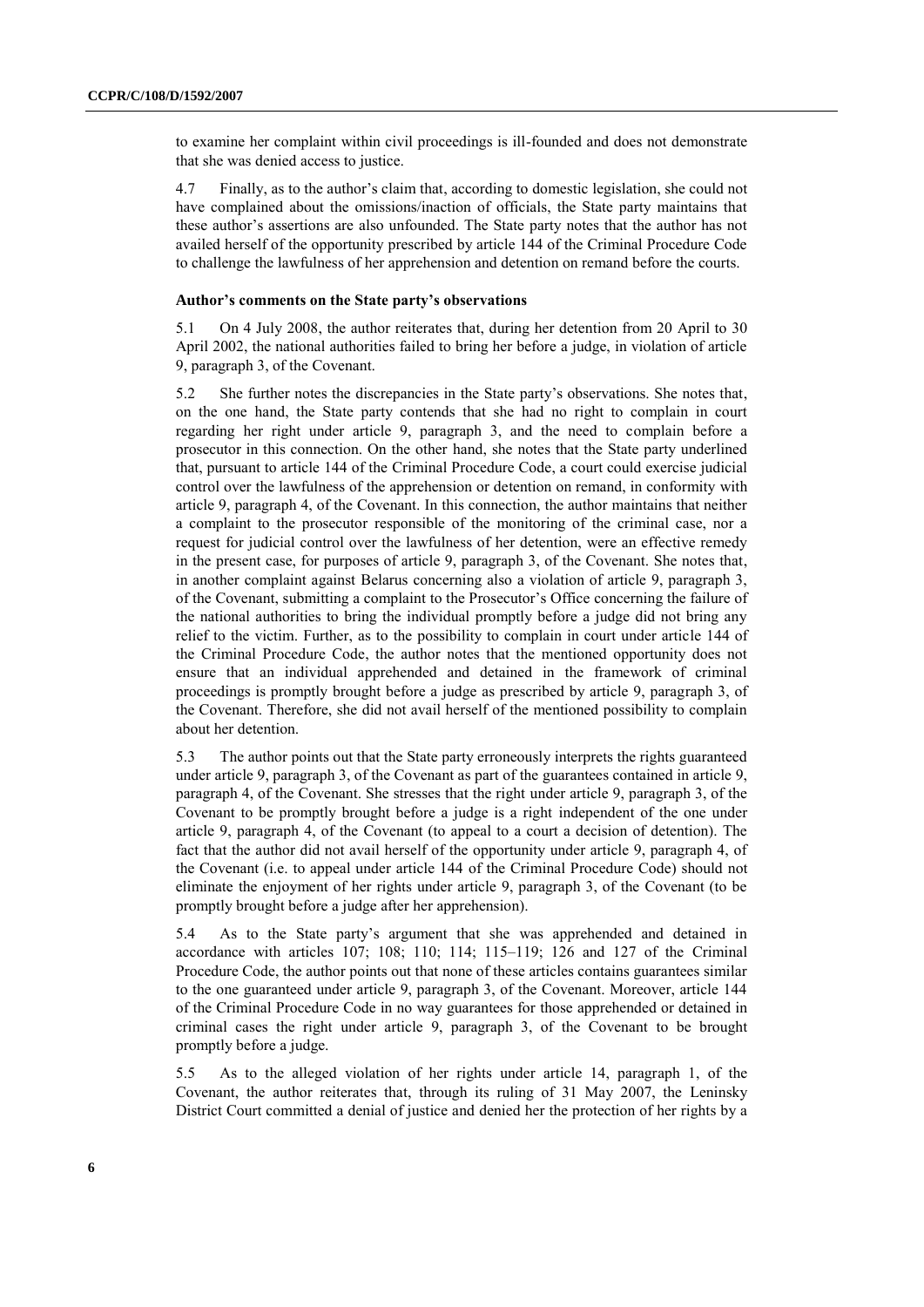competent, independent and impartial tribunal. She adds that the judiciary in the State party is not independent and impartial and is subjected to the control of the executive branch, which renders futile complaints regarding actions or omissions of the representatives of the executive power.

5.6 Finally, on the issue that she had never requested that the national authorities bring her promptly before a judge, the author emphasizes that, in any event, the fact is that she, as a person in custody as part of criminal proceedings, was never brought promptly before a judge, in violation to article 9, paragraph 3, of the Covenant.

#### **Issues and proceedings before the Committee**

#### *Consideration of admissibility*

6.1 Before considering any claim contained in a communication, the Human Rights Committee must, in accordance with rule 93 of its rules of procedure, decide whether or not the case is admissible under the Optional Protocol to the Covenant.

6.2 The Committee has ascertained, as required under article 5, paragraph 2 (a), of the Optional Protocol, that the same matter is not being examined under another procedure of international investigation or settlement.

6.3 With regard to the requirement laid down in article 5, paragraph 2 (b), of the Optional Protocol, the Committee takes note of the State party's argument that the author has not appealed against her detention from 20 April to 30 April 2002 pursuant to the procedure established by article 144 of the Criminal Procedure Code. The Committee further notes, however, that, in essence, the author's claim relates not to the right guaranteed under article 9, paragraph 4, of the Covenant to bring proceedings before a court, but to her right under article 9, paragraph 3, of the Covenant, to be brought promptly before a judge following her apprehension, without having to request it, and observes that she conveyed her arguments in this respect to the State party's authorities by lodging complaints with the Committee of State Security, the State party's customs authorities, the Leninsky District Court of Brest and the Leninsky Regional Court (see paras 2.3–2.6 above). In addition, the Committee notes that the State party has not provided any information to demonstrate the effectiveness of filing a complaint with the Prosecutor's Office about such a failure of State authorities to bring an individual promptly before a judge following an apprehension. In this connection, the Committee notes that the author's examples regarding other cases where individuals had complained in vain to a prosecutor with similar claims remained unrefuted by the State party. In the circumstances, the Committee considers that it is not precluded, by the requirements of article 5, paragraph 2 (b), of the Optional Protocol, from examining the present communication.

6.4 As to the alleged violation of the author's right under article 2 and article 14, paragraph 1, of the Covenant, the Committee considers that these claims have been insufficiently substantiated, for purposes of admissibility. In the absence of any further pertinent information on file, the Committee concludes that this part of the communication is inadmissible under article 2 of the Optional Protocol.

6.5 The Committee considers that the author has sufficiently substantiated, for purposes of admissibility, her remaining claim raising issues under article 9, paragraph 3, of the Covenant. It declares this claim admissible regarding this provision of the Covenant and proceeds to its examination on the merits.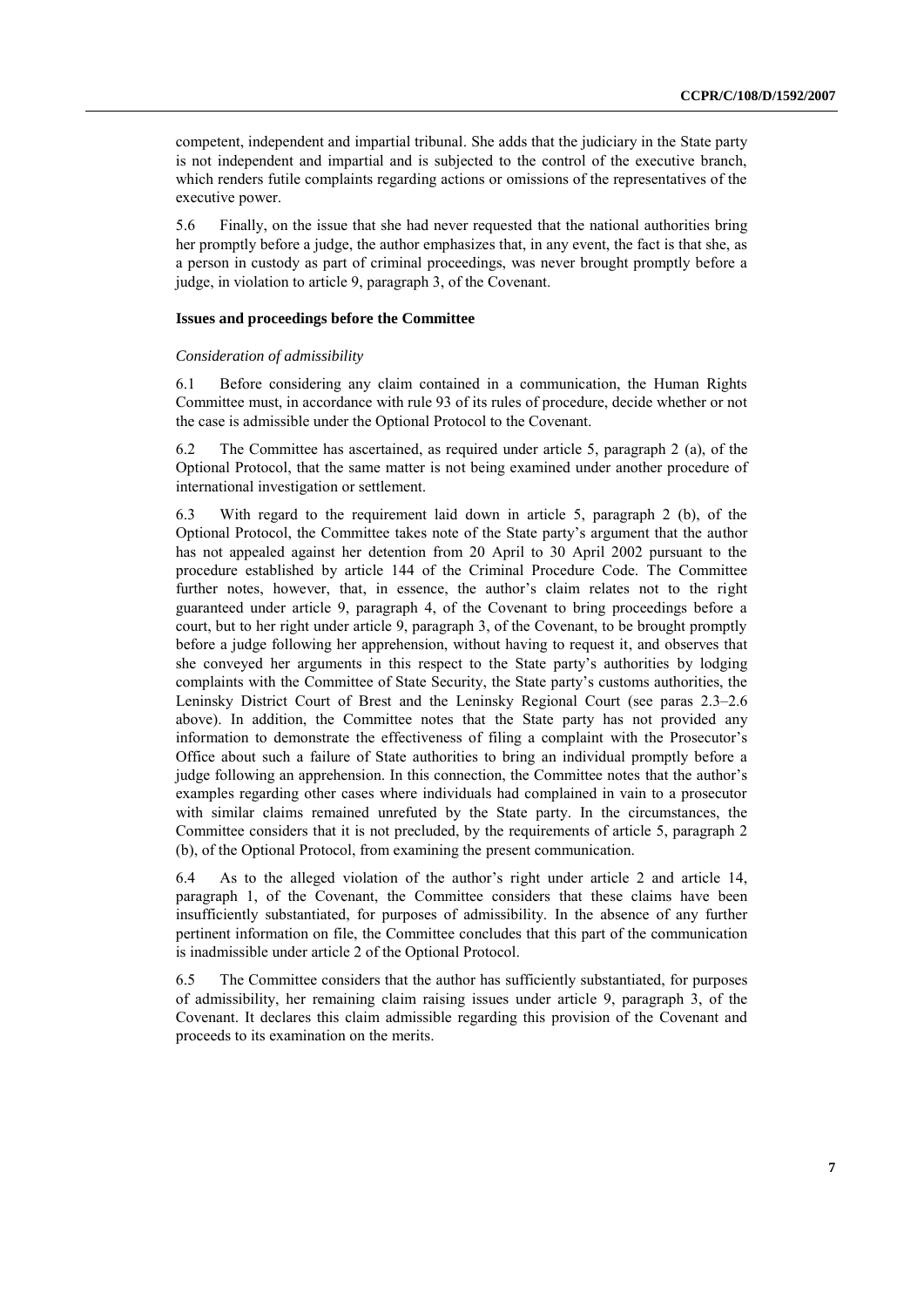#### *Consideration of the merits*

7.1 The Human Rights Committee has considered the communication in the light of all the information made available to it by the parties, as provided under article 5, paragraph 1, of the Optional Protocol.

7.2 The Committee notes the author's claim that her rights were violated because, from 20 April to 30 April 2002, i.e. from the moment of her actual apprehension until the moment of her release, she was never brought before a judge, in spite of the requirements of article 9, paragraph 3, of the Covenant that a person is brought before a judge promptly from the moment of actual detention.

7.3 In this regard, the Committee recalls that detention before trial should be an exception and should be as short as possible.<sup>6</sup> To ensure that this limitation is observed, article 9 requires that the detention be brought promptly under judicial control.<sup>7</sup> Prompt initiation of judicial oversight also constitutes an important safeguard against the risk of illtreatment of the detained person. This judicial control of detention must be automatic and cannot be made to depend on a previous application by the detained person.<sup>8</sup> The period for evaluating promptness begins at the time of arrest and not at the time when the person arrives in a place of detention.<sup>9</sup>

7.4 While the meaning of the term "promptly" in article 9, paragraph 3, of the Covenant must be determined on a case-by-case basis,<sup>10</sup> the Committee recalls its general comment No. 8 (1982) on the right to liberty and security of persons<sup>11</sup> and its case law,<sup>12</sup> pursuant to which delays should not exceed a few days. The Committee further recalls that it has recommended on numerous occasions, in the context of consideration of the States parties' reports submitted under article 40 of the Covenant, that the period of police custody before a detained person is brought before a judge should not exceed 48 hours.<sup>13</sup> Any longer period of delay would require special justification to be compatible with article 9, paragraph 3, of the Covenant.<sup>14</sup>

7.5 In the present case, the Committee notes that the State party has failed to provide any explanation as to the necessity of detaining the author from 20 April to 30 April 2002, without bringing her before a judge, other than the fact that she did not initiate a complaint. The Committee recalls that the inactivity of a detained person is not a valid reason to delay bringing her before a judge. In the circumstances of the present communication, the

<sup>6</sup> General comment No. 8 (1982) on the right to liberty and security of persons, para. 3.

<sup>7</sup> See, for example, communication No. 959/2000, *Bazarov v. Uzbekistan*, Views adopted on 14 July 2006, para. 8.2.

<sup>8</sup> See communication No. 1787/2008, *Zhanna Kovsh (Abramova) v. Belarus*, Views adopted on 27 March 2013, para. 7.3.

<sup>9</sup> See, for example, communication No. 613/1995, *Leehong v. Jamaica*, Views adopted on 13 July 1999, para. 9.5.

<sup>10</sup> See, for example, communication No. 702/1996, *McLawrence v. Jamaica*, Views adopted on 18 July 1997, para. 5.6

<sup>&</sup>lt;sup>11</sup> General comment No. 8 (1982) on the right to liberty and security of persons, para. 2.

<sup>12</sup> See, for example, *Borisenko v. Hungary*, para. 7.4; communication No. 625/1999, *Freemantle v. Jamaica*, Views adopted on 24 March 2000, para. 7.4; communication No. 277/1988, *Teran Jijon v. Ecuador*, Views adopted on 26 March 1992, para. 5.3; and communication No. 911/2000, *Nazarov v. Uzbekistan*, Views adopted on 6 July 2004, para. 6.2.

<sup>&</sup>lt;sup>13</sup> See, for example, concluding observations on Kuwait, CCPR/CO/69/KWT, para. 12; concluding observations on Zimbabwe, CCPR/C/79/Add.89, para. 17; concluding observations on El Salvador, CCPR/C/SLV/CO/6, para. 14; concluding observations on Gabon, CCPR/CO/70/GAB, para. 13.

<sup>14</sup> See, *Borisenko v. Hungary*, para. 7.4. See also, Basic Principles on the Role of Lawyers, principle 7.